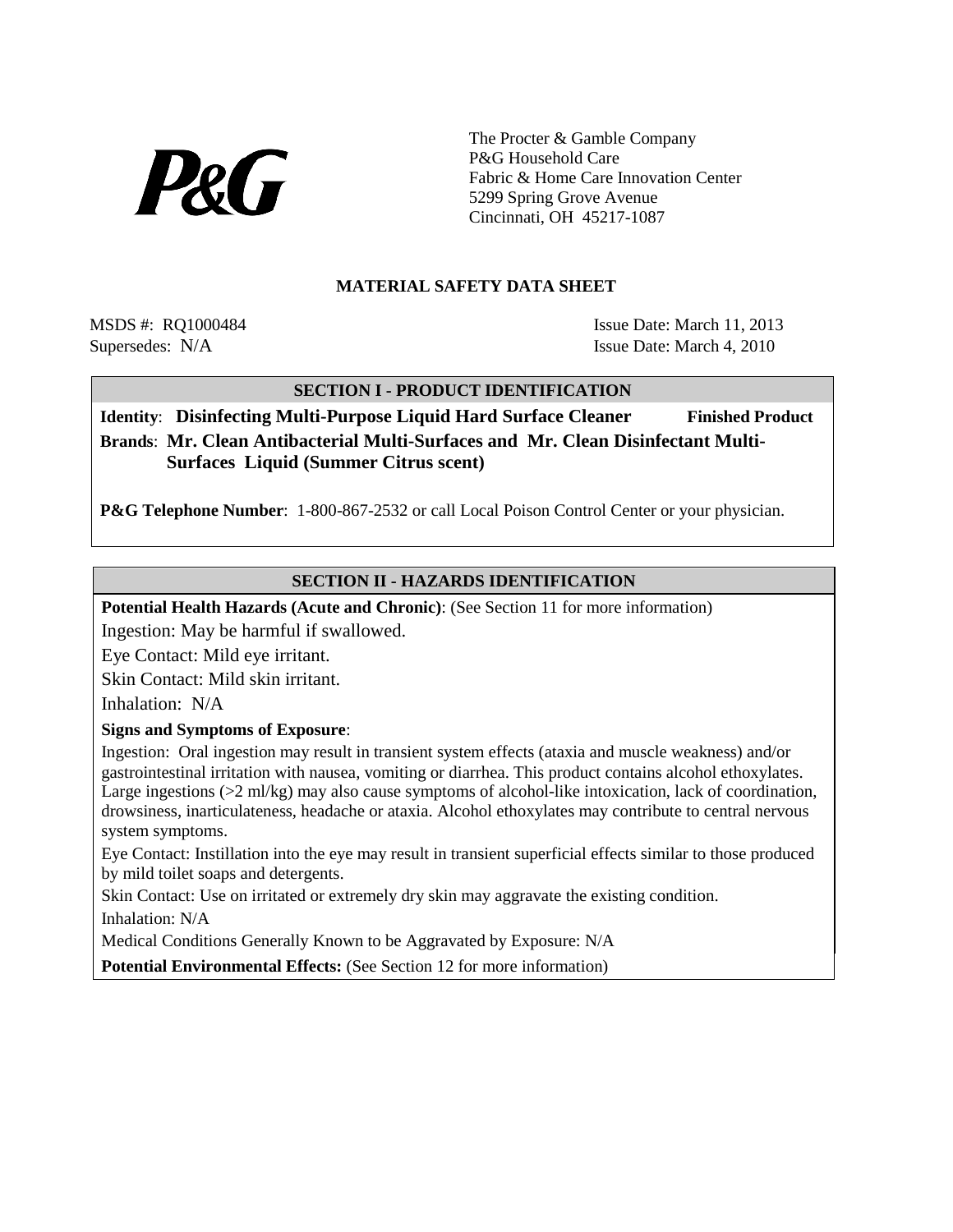| <b>SECTION III - COMPOSITION AND INGREDIENTS</b>                                        |                         |              |                      |                                        |  |  |  |  |  |  |  |
|-----------------------------------------------------------------------------------------|-------------------------|--------------|----------------------|----------------------------------------|--|--|--|--|--|--|--|
| Active ingredient listed on the product label is the following:                         |                         |              |                      |                                        |  |  |  |  |  |  |  |
|                                                                                         |                         |              |                      |                                        |  |  |  |  |  |  |  |
|                                                                                         |                         |              |                      |                                        |  |  |  |  |  |  |  |
|                                                                                         |                         |              |                      |                                        |  |  |  |  |  |  |  |
| Hazardous Ingredients as defined by OSHA, 29 CFR 1910.1200. and/or WHMIS under the HPA: |                         |              |                      |                                        |  |  |  |  |  |  |  |
| <b>Chemical Name</b>                                                                    | Common Name CAS No.     |              | Composition<br>Range | TLV/LD50/LC50                          |  |  |  |  |  |  |  |
| Alcohol ethoxylates                                                                     | Nonionic<br>surfactants | Confidential | $3 - 7%$             | LD50 (rat, oral) = $200-2000$<br>mg/kg |  |  |  |  |  |  |  |

# **SECTION IV – FIRST AID INFORMATION**

# **First Aid Procedures**:

Ingestion: Drink 1-2 glasses of water and call a physician or poison control center (product contains alcohol ethoxylates) – do not induce vomiting unless they tell you to do so.

Eye Contact: Hold eyes open and rinse gently with water for 15-20 min. If wearing contacts, remove lenses after first 5 min., and continue rinsing. If irritation persists, call a physician. Skin: Thoroughly wash exposed area with soap and water and discontinue use. Remove contaminated clothing. If irritation persists, call a physician.

Inhalation: Remove to fresh air.

**Note to Physician:** (if applicable): N/A

**Other**: Consumer product package has the following precautionary statement: "**KEEP OUT OF REACH OF CHILDREN. CAUTION**: Eye Irritant. Avoid contact with eyes.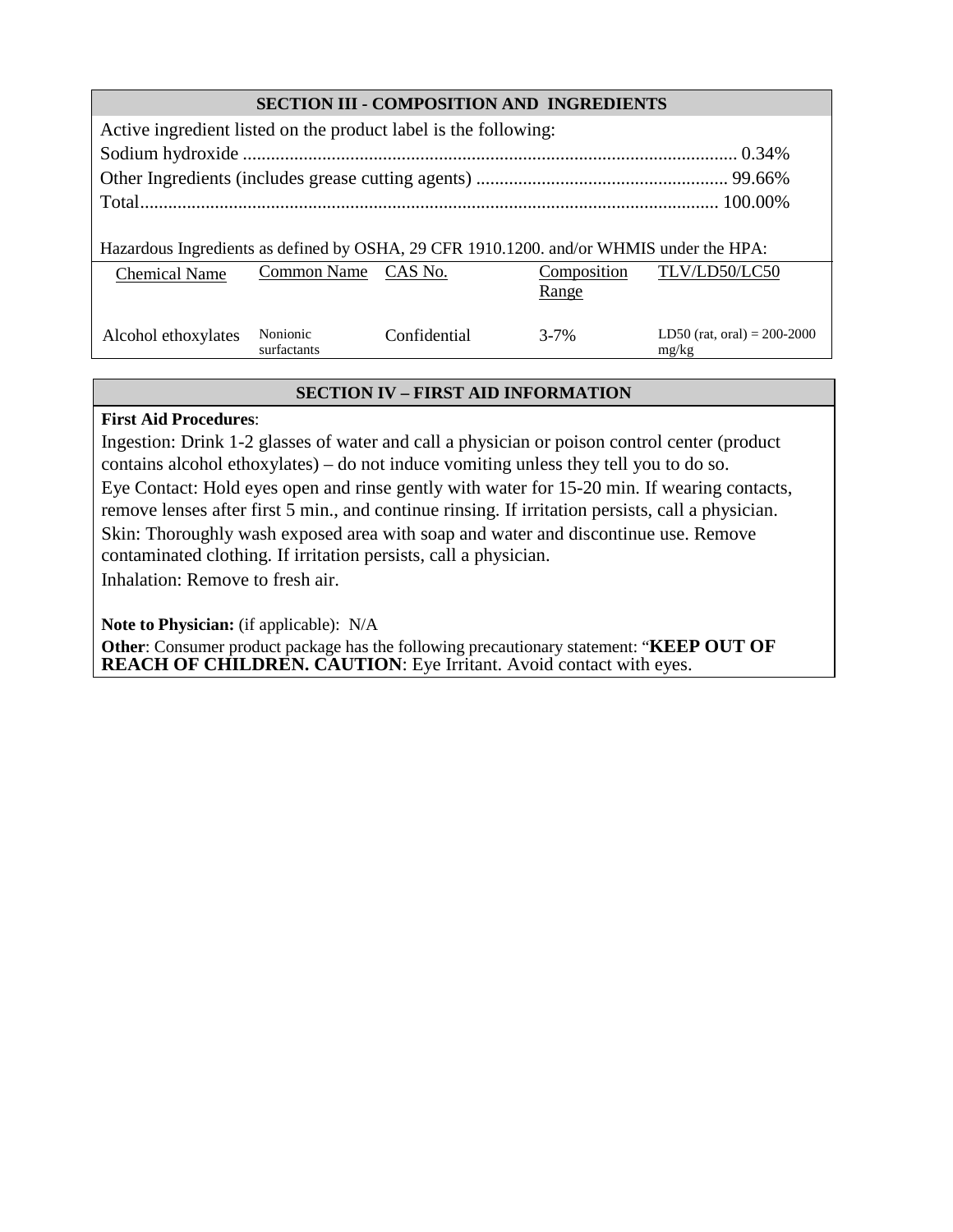# **SECTION V - FIRE FIGHTING INFORMATION**

**Flash Point (Method Used)**: >200°F / >93.3°C (ASTM D-93 Pensky-Martens Closed Cup).

#### **Flammable Properties:**

Upper Flammable Limit: N/A

Lower Flammable Limit: N/A

**Explosive Limits:** UEL: N/A LEL: N/A

**Auto-ignition Temperature:** N/A

**Hazardous Combustion Products:** None known.

**Explosion Data (Sensitivity to Mechanical Impact):** N/A

**Explosion Data (Sensitivity to Static Discharge):** N/A

#### **Extinguishing Media**:

Suitable: CO<sub>2</sub>, water, dry chemical or "alcohol" foam. Use water to keep fire-exposed container cool. Unsuitable: N/A

#### **Protection of Firefighters**:

Specific Hazards Arising from the Material: None

Protective Equipment and Precautions for Firefighters: No unusual precautions necessary.

# **SECTION VI - ACCIDENTAL RELEASE MEASURES**

**Personal Precautions:** See Section VIII below.

**Environmental Precautions:** DISPOSAL IS TO BE PERFORMED IN COMPLIANCE WITH ALL FEDERAL, STATE/PROVINCIAL AND LOCAL REGULATIONS. Do not landfill. Small (household) quantities may be disposed of via sewer with large quantities of water. Incineration is preferred where permitted.

**Methods for Containment:** Prevent spills from reaching a waterway.

**Methods for Cleanup:** Use water spray to dilute and/or wash away spills to avoid exposure and to protect persons working to stop/repair leak. Absorb spilled product onto absorbent material. **Other Information**: (if applicable) N/A

# **SECTION VII – HANDLING AND STORAGE**

**Precautions To Be Taken in Handling:** Handle in a well ventilated, cool and dry area. **Precautions To Be Taken in Storage:** Storage must be in a well ventilated, cool and dry area.

# **SECTION VIII - EXPOSURE CONTROLS / PERSONAL PROTECTION**

**Exposure Guidelines:** 

N/A

**Engineering Controls:**

**Ventilation** *Mechanical (General):* Normal/general dilution ventilation is acceptable.

# **Personal Protective Equipment (PPE):**

Eye/Face Protection: None required with normal consumer use.

*Occupational Setting:* For splash protection, use chemical goggles. Eye Wash fountain is desirable.

Skin Protection: None required with normal consumer use.

*Occupational Setting:* Protective gloves (rubber, neoprene) should be used for prolonged direct contact. Respiratory Protection: None required with normal use.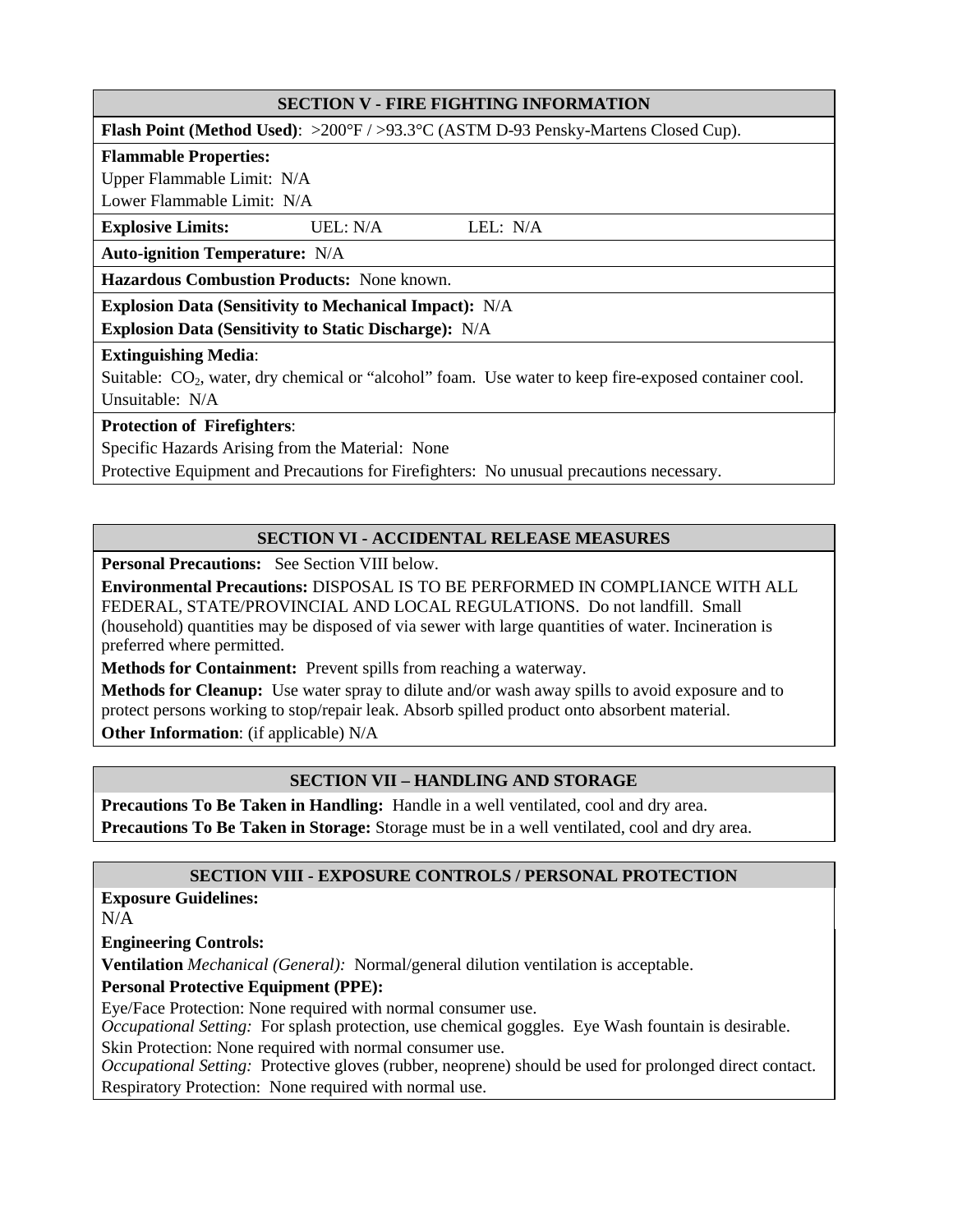#### **SECTION IX - PHYSICAL AND CHEMICAL PROPERTIES**

**Appearance (color, physical form, shape):**  Colored liquid (orange). Packaged in a pourable plastic bottle.

**Odor**: Product is perfumed. **Reserve Alkalinity:** N/A

**Partition Coefficient (n-octanol/water):** N/A pH (10% solution): 10.3

**Flash Point (Method Used)**: >200F / >93.3°C (ASTM D-93 Pensky-Martens Closed Cup.)

**Odor Threshold:** N/A **Solubility in Water:** Completely **Physical State:** Liquid. **Decomposition Temperature:** N/A **Vapor Pressure (mm Hg)**: N/A **Evaporation Rate (nBuOAc=1)**: Unknown **Vapor Density (Air=1):** N/A **Specific Gravity/Density:** 1.019 g/cm<sup>3</sup> **Boiling Point:**  $N/A$  **Melting/Freezing Point:**  $N/A$ 

**Volatile Organic Compound (VOC):** Product complies with US State and Federal regulations for VOC content.

# **SECTION X – STABILITY AND REACTIVITY**

**Chemical Stability:** Stable

**Conditions to Avoid:** None

**Incompatible Materials:** None

**Hazardous Decomposition Products:** None known

**Possibility of Hazardous Reactions:** None known

# **SECTION XI - TOXICOLOGICAL INFORMATION**

**Chronic Effects:** No chronic health effects reported.

**Target Organs:** No target organs reported.

**Carcinogenicity:** This finished consumer product is not carcinogenic.

NTP: No

IARC: No

*All product ingredients were checked for NTP and IARC carcinogen listings relevant to this product formulation.*

# **SECTION XII - ECOLOGICAL INFORMATION**

No concerns at relevant environmental concentrations.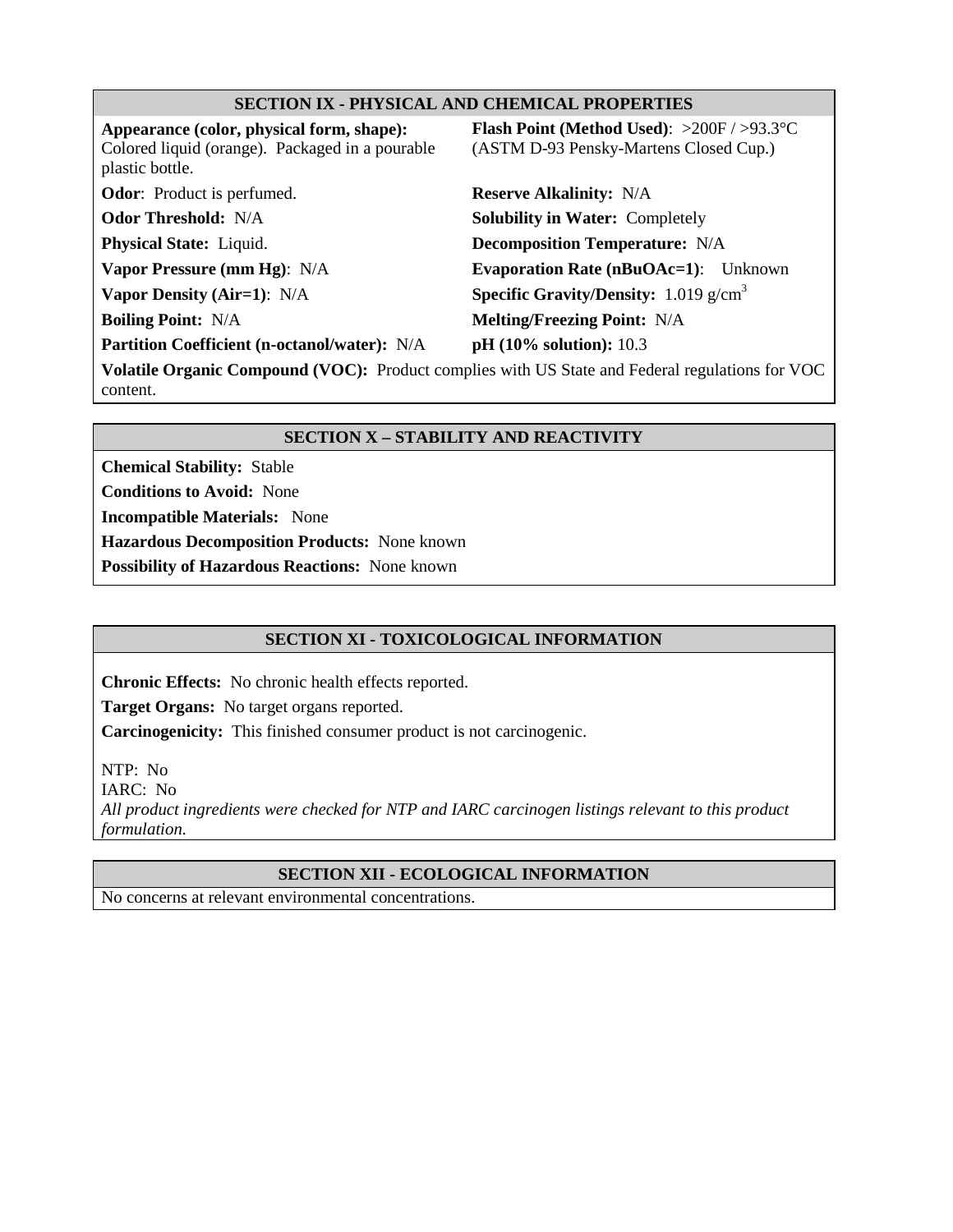#### **SECTION XIII - DISPOSAL CONSIDERATIONS**

**Waste Disposal Method**: Disposal is to be performed in compliance with federal, state/provincial and local regulations.

*Non-Household Setting (US Federal)*: Industrial disposal of product in finished, consumer-ready packaging must be disposed of as an organic pesticide. Records must be kept of the disposal that documents the method of disposal, the date of disposal, the location of the disposal site, the type of pesticide disposed of (organic pesticide), and the amount of pesticide disposed of. Disposal records must be retained for 20 years. Incineration is preferred where permitted. Product removed from finished, consumer-ready packaging may be disposed of as nonpesticidal, liquid waste which is non-hazardous waste according to Federal RCRA regulations (40 CFR 261).

California Hazardous Waste: Yes

*Household Use:* Consumers may dispose of small (household) quantities down the drain with large quantities of water. Discard empty container in trash or thoroughly rinse and recycle container where facilities exist.

#### **SECTION XIV - TRANSPORT INFORMATION**

**Ground Transport (US DOT)**: Not regulated.

**Air Transport (IATA)**: Not regulated.

**Marine/Water Transport (IMDG)**: Not regulated.